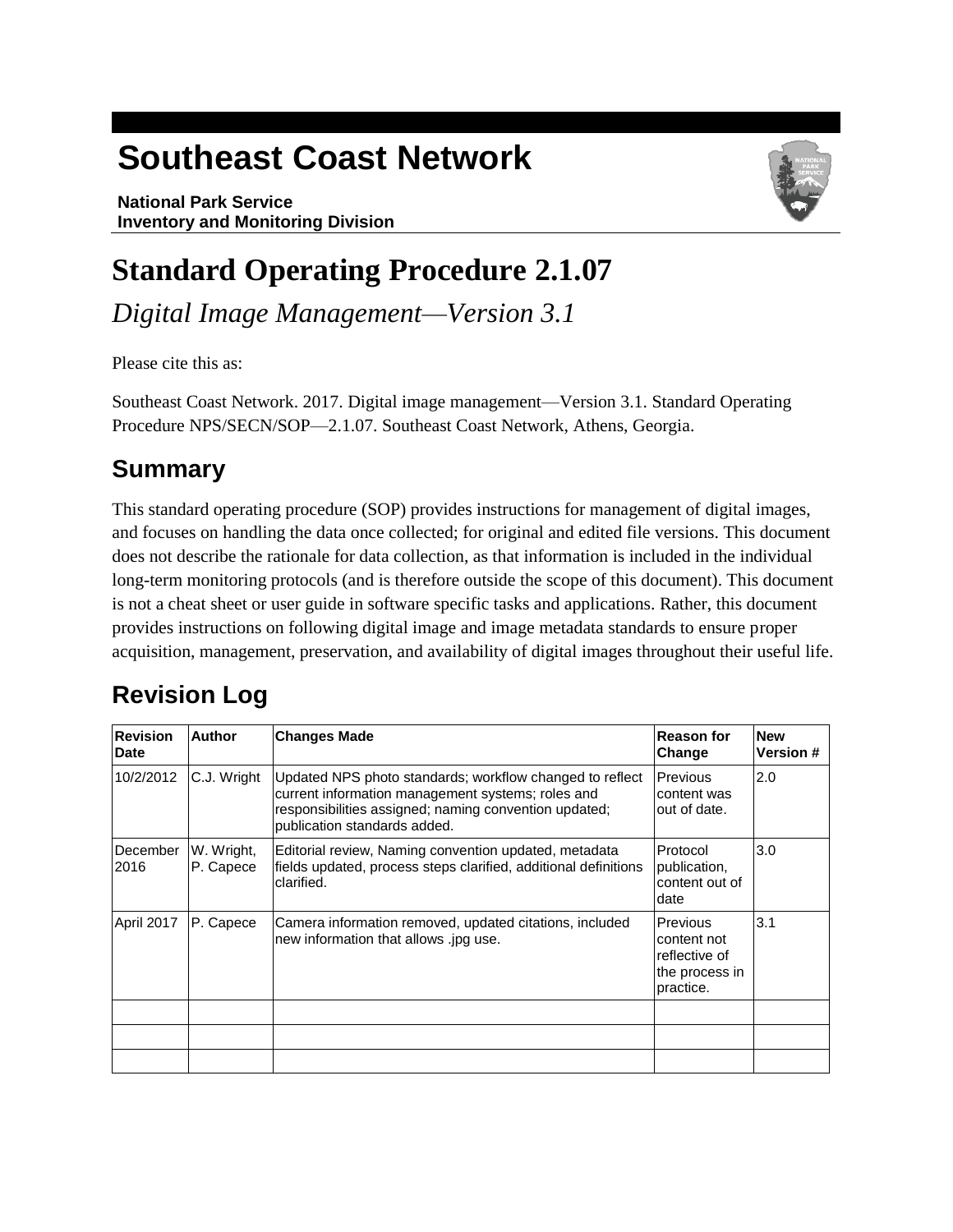### **Overview**

The SECN digital image management standard operating procedure serves to guide SECN staff in the organization, management, and preservation of digital photographs (including those scanned to digital format). Federal and National Park Service (NPS) standards are referenced where applicable. Original source material for portions of this document was derived from Digital Photograph Management Strategy for Alaska Inventory and Monitoring Program (Southwest Alaska Network and Southeast Alaska Network 2004).

#### **Intended Audience**

This SOP is written specifically for protocol project leaders, project crew members, data management staff, and cooperating partners who collect digital assets and are responsible for their organization, use, documentation and preservation.

- Data management staff should read the entire SOP and be familiar with all aspects of the document. Data managers should look for ways to improve the system, but must first understand the system.
- Project leaders are responsible for understanding and fulfilling the data stewardship tasks, as well as ensuring that anyone under their supervision understands and fulfills their assigned responsibilities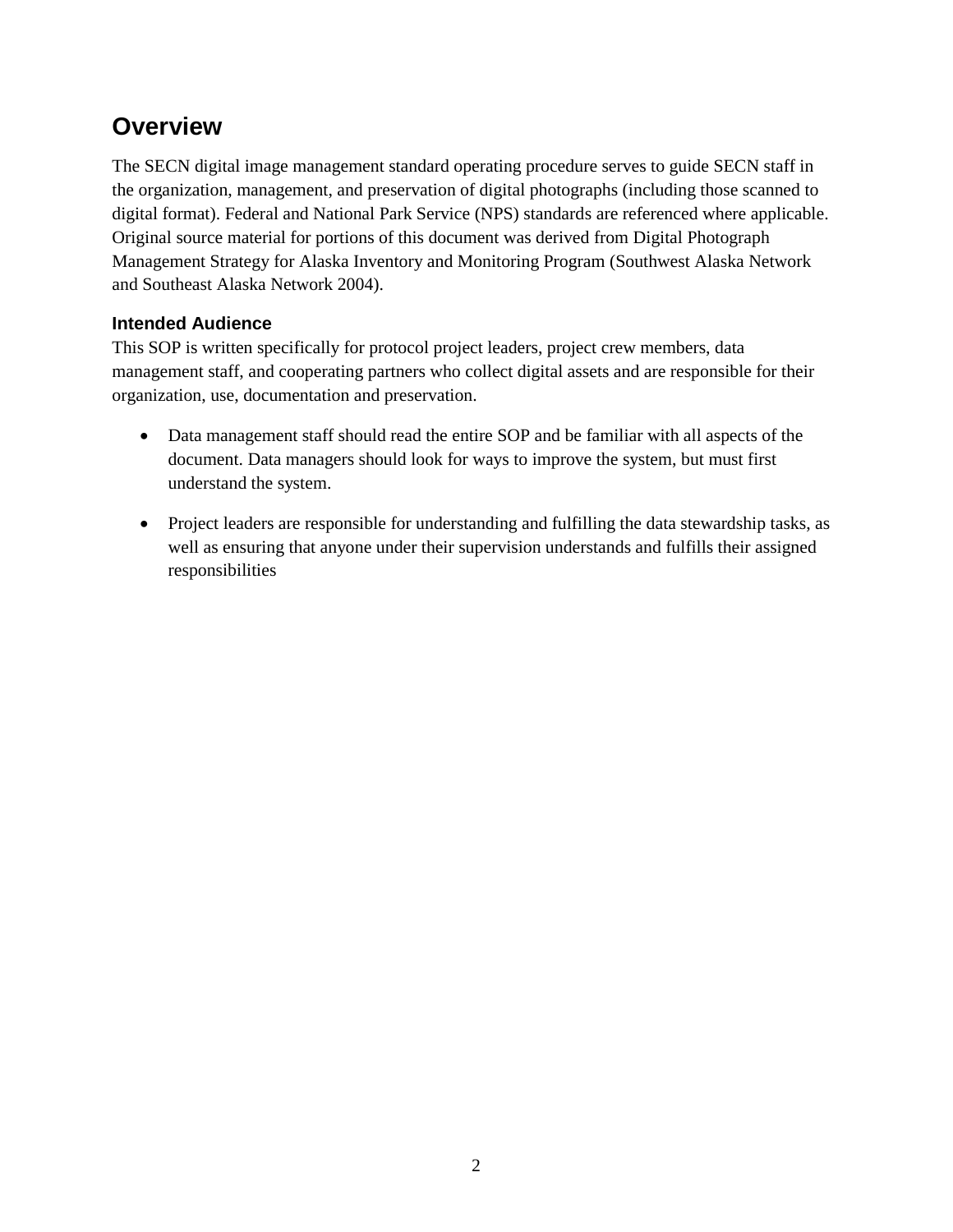### **Digital Image Management**

#### **Introduction**

Organization and maintenance of a variety of research information, including digital images collected as data, and images taken to document protocols and procedures, is one of the tasks of the Inventory and Monitoring (I&M) Program. There is also a growing need to make NPS digital images useful and available service-wide. In support of these goals, this document describes a management strategy to organize, store, name, retrieve, and preserve images in electronic format. The intent is to standardize processing and storage, increase available disk space, and document images for proper use by NPS employees, partners and the public.

#### **Terms and Definitions**

- **Digital Image:** Refers to an image in electronic format, regardless of original source (e.g., scanned, taken from a digital camera).
- **Documented Images:** Refers to images that have completed metadata.
- **Edited Image:** Refers to images that have incurred changes from the original or raw file state (e.g., cropping, resolution change). Note: A change to the filename and not the image does not mean the image has been edited.
- Image Processing: Refers to the sum total of all steps necessary to go from an image on your camera's storage card to the appropriate image directory or final repository.
- Raw Image: Refers to an original image file, in an unaltered state, prior to renaming, editing, or documenting has occurred.
- **Renamed Image:** Refers to an image file in which the device default naming scheme has been modified for adherence to the image file-naming standardized procedure included in this document.

National Park Service personnel take and use photographs for a variety of purposes. While it is impossible to anticipate every use/collection scenario, most images from the Inventory and Monitoring Program should fit into one of the general "image type" categories defined below:

- **Data Images:** Data images are images collected as data. Examples include: (1) site specific images documenting a shoreline classification and, (2) photo points taken to document a site. Data images are collected as part of a well-defined data collection protocol. Data images are stored in the protocol-specific folder structure. Links or pathways indicating the location of data images may also be stored in the protocol database, if appropriate.
- **Working Images:** Images in this category are "works in progress." Working images are renamed, edited as needed, documented, and stored, or deleted. Working images are stored in centrally located, protocol-specific folders.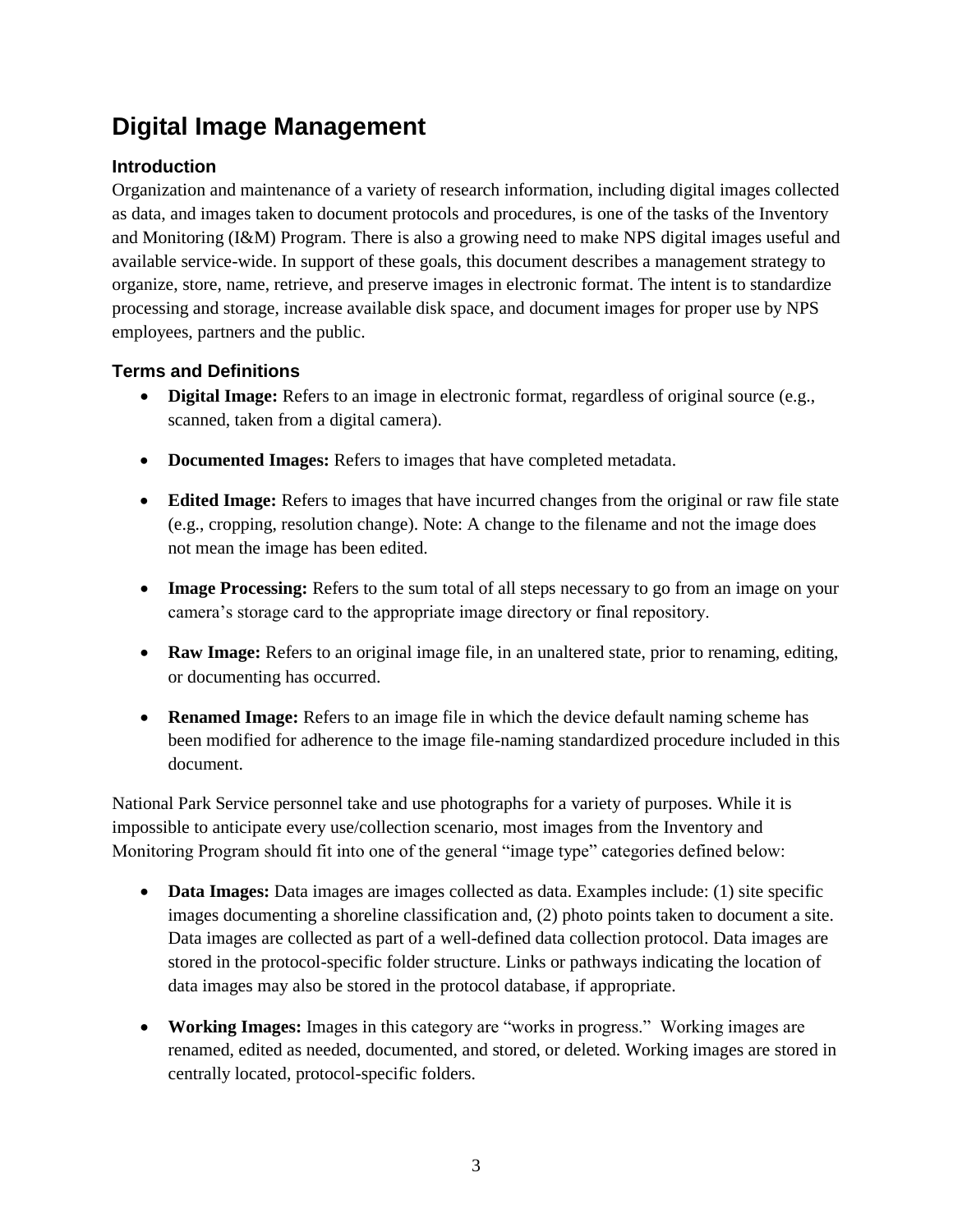- **Library Images:** These images are publication quality products that are edited, documented, reviewed, and added to the network directory and/or NPS repository. Metadata for these images is stored in the image file properties, also referred to as the image header, to the extent possible in order to travel with the image. A variety of staff uses these images for multiple purposes. They are generally in the public domain.
- **Aerial Images:** Aerial images are an important element of inventory and monitoring datasets and are acquired and processed to meet highly specific specifications. Therefore, digital aerial images standards are mentioned in this document but are not discussed in detail.

#### **Digital Image Lifecycle**

The "digital image cycle" typically runs through the following steps. Images are acquired, stored, viewed, renamed, edited, documented, stored in an appropriate directory location for each corresponding protocol, archived and, in some cases, are deleted. Some of the issues and questions that crop up along the cycle include:

- Acquisition
	- o Digital cameras—what is the best quality and size?
	- o Scanning images—which parameters should be used?
- Processing
	- o Download and storage—where? For how long? Naming standards?
	- o Viewing—which software? Or as contact sheets?
	- o Renaming—manually or batch? Naming standards?
	- o Editing—which software? Should you write over the master or make a copy?
	- o Documenting—which attributes should be documented? How is the documentation "attached" to the image?
- Long-term storage
	- o On-line storage—Where? Managed by whom? For how long?
	- o Off-line storage and archiving—where and when? When to delete?

As previously stated, this document will attempt to address these questions and provide NPS standards or logical guidelines to facilitate good image management. This document discusses imaging standards and how digital images will be handled, stored, and documented.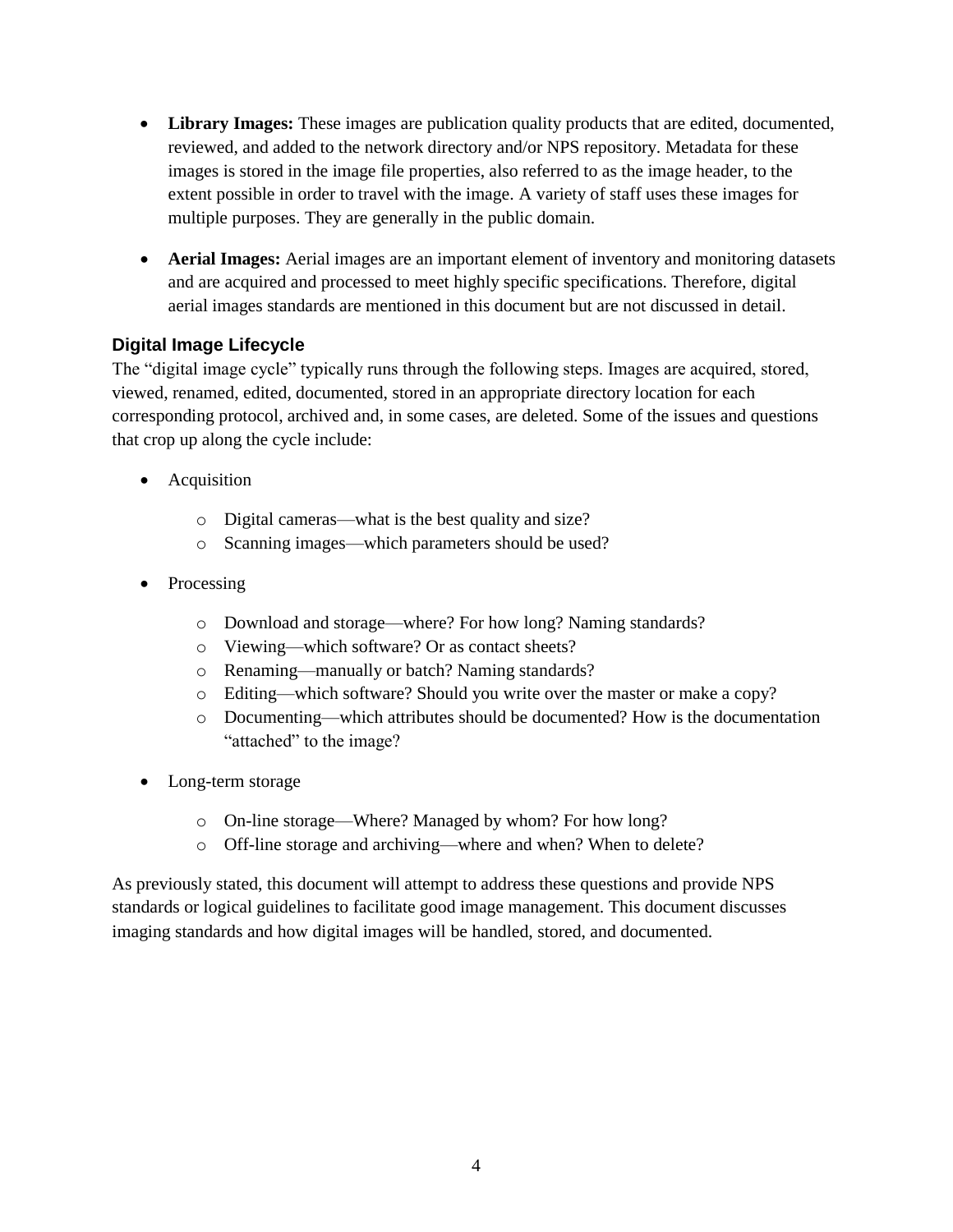#### **Roles and Responsibilities**

Data stewardship is the responsibility of the entire SECN staff, from the field crews who collect, verify, and enter data, to the protocol leads that validate, analyze, and summarize the data, to the network data manager and database programmer who ensure that master data sets are of high quality and should advise on whether proper data management standards and practices are being adhered to by staff. Descriptions of general roles and responsibilities of key personnel are below in Table 1.

| <b>Position</b>                                                                     | <b>Roles and Responsibilities</b>                                                                                                                                                                                                                                                                                                                                                                                                                                                                                                      |
|-------------------------------------------------------------------------------------|----------------------------------------------------------------------------------------------------------------------------------------------------------------------------------------------------------------------------------------------------------------------------------------------------------------------------------------------------------------------------------------------------------------------------------------------------------------------------------------------------------------------------------------|
| <b>SECN Protocol Lead</b>                                                           | Develops protocols and sets standards for photos taken in support of individual<br>long-term monitoring protocols; ensures photos taken meet protocol standards<br>and follow stated procedures; designates images to be used in mapping<br>applications where appropriate; ensures sensitive images and/or metadata<br>information (e.g. location information) are not being posted or released publically,<br>packaging all final and fully documented image data/files as part of annual<br>reporting package items.                |
| <b>SECN Field Crew</b>                                                              | Takes photos or scans images following standards and procedures set forth in<br>the protocol; saves original images to a protocol-specific folder on the network<br>server drive that is backed up and sets the directory to read-only; makes a copy<br>of the originals and places in a working directory for editing; renames images;<br>edits images as described below; generates image metadata and embeds<br>metadata into image header; organizes images for upload into the NPS repository<br>(NPS Focus or IRMA) as assigned. |
| Park Staff                                                                          | Provides feedback on any questions regarding the sensitivity of images or image<br>metadata (e.g. location data) PRIOR to the network posting any data to online<br>repositories.                                                                                                                                                                                                                                                                                                                                                      |
| SECN Data Manager, Data<br>management staff, or network-<br>designated IRMA Contact | Where necessary, creates IRMA records for images in a manner that associates<br>them with the appropriate protocol data reports; uploads image files; works with<br>NPMap to link images to web mapping services where appropriate.                                                                                                                                                                                                                                                                                                    |
| <b>SECN Database Programmer</b>                                                     | Technical point of contact for all tasks concerning database, application<br>development, and database administration; supports the linking of data images<br>within the databases where appropriate.                                                                                                                                                                                                                                                                                                                                  |

**Table 1.** Digital photograph management roles and responsibilities for core personnel.

#### **Digital Photo Acquisition Standards**

#### *Camera Settings*

Individual long-term monitoring protocols should define the resolution requirements for digital photos being taken in support of the protocol—for both data photos (e.g., photo points) and non-data supporting photos (e.g., site, plant or animal photos) that may or may not be intended for publication. When a pre-determined resolution is not stated, digital cameras should be set at a resolution appropriate for the highest level at which a photo may be used. For example, take publication quality photos at a minimum of five megapixels. If the camera allows it, the resolution should be set at 1760  $\times$  1168 or higher. Because the final destination of a photo may be unknown at the time it is taken, recommended general recommendation is that all photos be taken with this resolution or for lower resolution cameras, the highest resolution possible.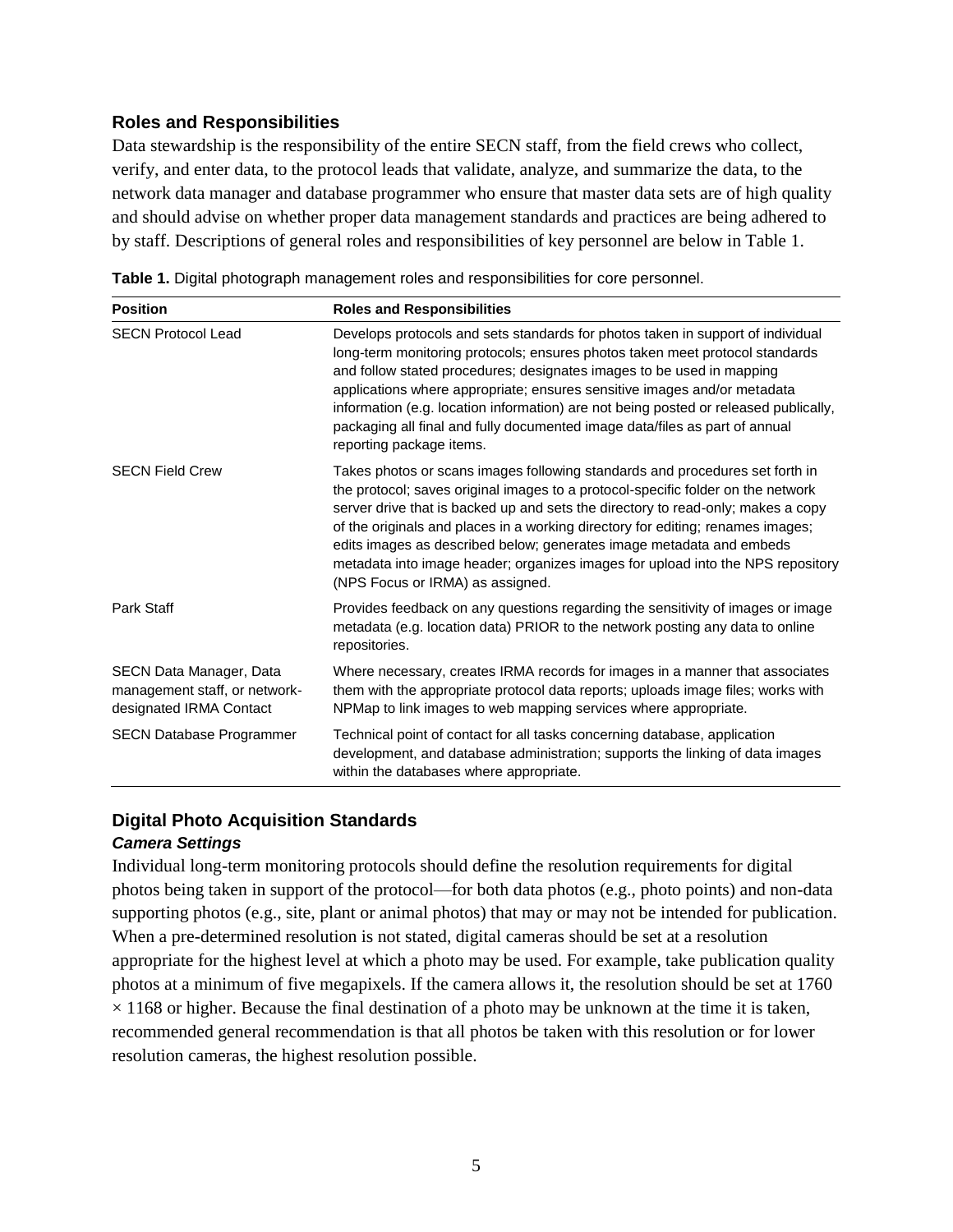Most digital cameras can digitally imprint the date and time onto the photo image. Because the date and time imprint reduces image quality and hence image value, it is not recommended. Most digital cameras embed date and time data in digital image file properties (also known as "header information"). Accurate camera date and time is important to maintain; it is recorded as the file creation date for each image, and for JPEG files, it is embedded in the image itself. When in field use, the camera time should be checked for accuracy a minimum of once per week.

#### *File Format Considerations for Data Images*

File formats are a critical consideration for the long-term integrity of image files. Adobe DNG file format provides the highest resolution, but is not always easily viewed with image viewing software and is generally a very large file. When handling large numbers of data images, protocol leads may find it advantageous to utilize file formats that allow for quick viewing and editing in a range of different image software. The most commonly used file formats (including JPEG, GIF, and PNG) each have advantages and disadvantages, depending on the specific uses of the image.

Joint Photographic Experts Group (JPEG) files format is a 16-bit data format that can display millions of colors. It is the standard file format of most digital cameras. It is highly compatible across the widest range of platforms and software programs. JPEGS use lossy compression, which lets image details be "forgotten" and then filled in when later displayed, which results in a small amount of data loss. However, JPEGs are ideal for use with photographs and still images entailing complex coloring or combinations of shading characteristics.

Tag image bitmap files (TIFF) format is used for high-quality graphics. It uses lossless compression, which means no data loss, and supports CMYK color mode used for printing. TIF format is ideal for very high-quality graphics that may be retouched or modified at a later date.

Graphic Interchange Format (GIF) uses lossless compression, meaning the compression process does not result in any data lost. This file format is best for transferring simple images quickly across slow connections. Image color is limited to 256 indexed colors, though a process called "dithering" where two pixels colors combine to make one reducing the number of colors needed partially compensates for this. This file format allows for smaller file sizes than JPEG. GIF is best utilized for line drawings, very simple still images and for simple animations.

Portable Network Graphics (PNG) also uses lossless compression, so no data is lost. PNG-8 is very similar to GIF and allow files sizes even smaller than GIF. PNG-24 includes over 16 million colors. With high color accuracy and 24-bit color (similar to JPEG) plus lossless compression, PNG-24 file sizes tend to be large. PNG-24 are best used for complex images, where retaining all data of the original image is desired. It is important to note that PNG format supports only RGB color format, and not CMYK, which is used for printing. This requires a conversion of PNG files to TIF or JPEG before being used in print products, which can result in changes in the color profile.

#### *File Format Considerations for Publication Quality Photos*

The capability of the camera and the settings chosen by the photographer determine the file type produced by a digital camera. The type of file significantly influences the quality possible in media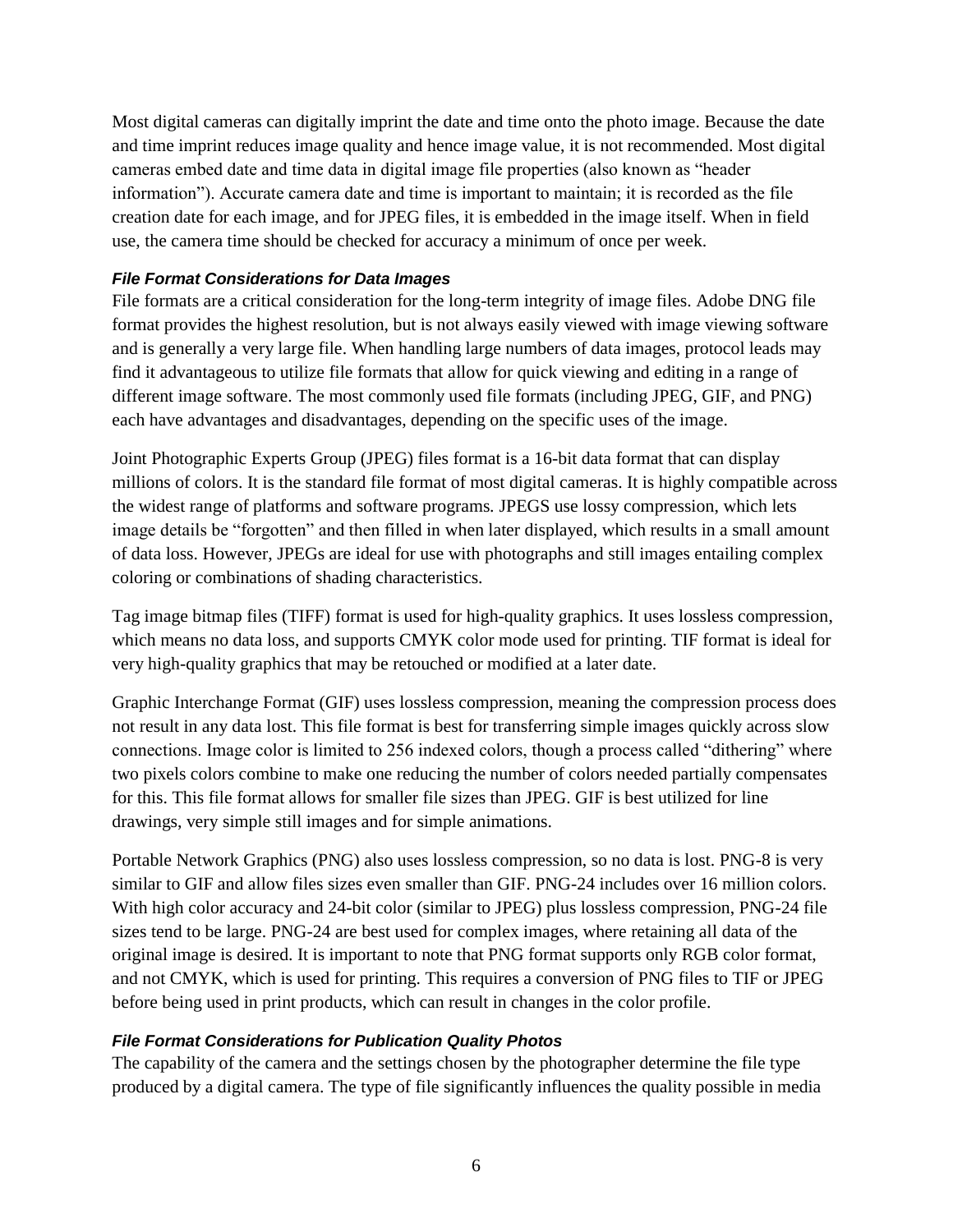production. All high-end cameras can produce camera raw and JPEG file formats. Many also have higher-quality file capabilities. Adobe DNG files, PNG-24, or proprietary camera raw formats automatically provide the highest resolution and bit depth for the camera, with the most flexibility, and ultimately the highest possible quality for reproduction. If your camera does not make camera raw files, it is not up to the task of making files for publication.

For a detailed discussion of digital images for media production, please refer to the National Park Service digital image guide (NPS 2010).

#### *Scanning Settings*

Select the scanning resolution based on the size of the original image. The smaller the photo, slide, or other material, the higher the resolution required to acquire a detailed scan. Below are the minimum recommended scan resolutions for different formats. Higher resolution scans will yield better quality images but also result in larger file sizes.

- *35mm color slides or negatives* (scanner should be set up to scan transparent materials—both hardware and software)
	- $\circ$  Choose source size of approx. 1.3"  $\times$  0.85" (3.3  $\times$  2.2 centimeters [cm], software should auto-detect this exact dimension)
	- o Choose target size same as original
	- o Choose resolution 2400 dpi, 24 bit color (do NOT use 32 or 48 bit color)
	- o Save as uncompressed TIFF file
	- o Scan to yield file approximately:  $3120 \times 2040$  pixels, file size 15–20MB
- *3.5" × 5" (8.9 × 12.7cm) color photographs* 
	- $\circ$  Choose source size 3.5"  $\times$  5.0" (8.9  $\times$  1.3 cm, software should auto-detect the exact size)
	- o Choose target size the same as the original
	- o For color photos, choose resolution 600–700 dpi, 24 bit color (do NOT use 32 or 48 bit color)
	- o For black & white photos, choose resolution 600–700 dpi, 8 bit grayscale (do NOT use 16 bit grayscale)
	- o Save as uncompressed TIFF file
	- o Scan to yield file approximately:  $3000 \times 2100$  pixels, file size 15–20MB
- $4'' \times 6''$  (10.2  $\times$  15.2 cm) color OR black & white photographs
	- o Choose source size  $4.0'' \times 6.0''$  ( $10.2 \times 15.2$  cm, software should auto-detect the exact size)
	- o Choose target size the same as the original
	- o For color photos, choose resolution 600 dpi, 24 bit color (do NOT use 32 or 48 bit color)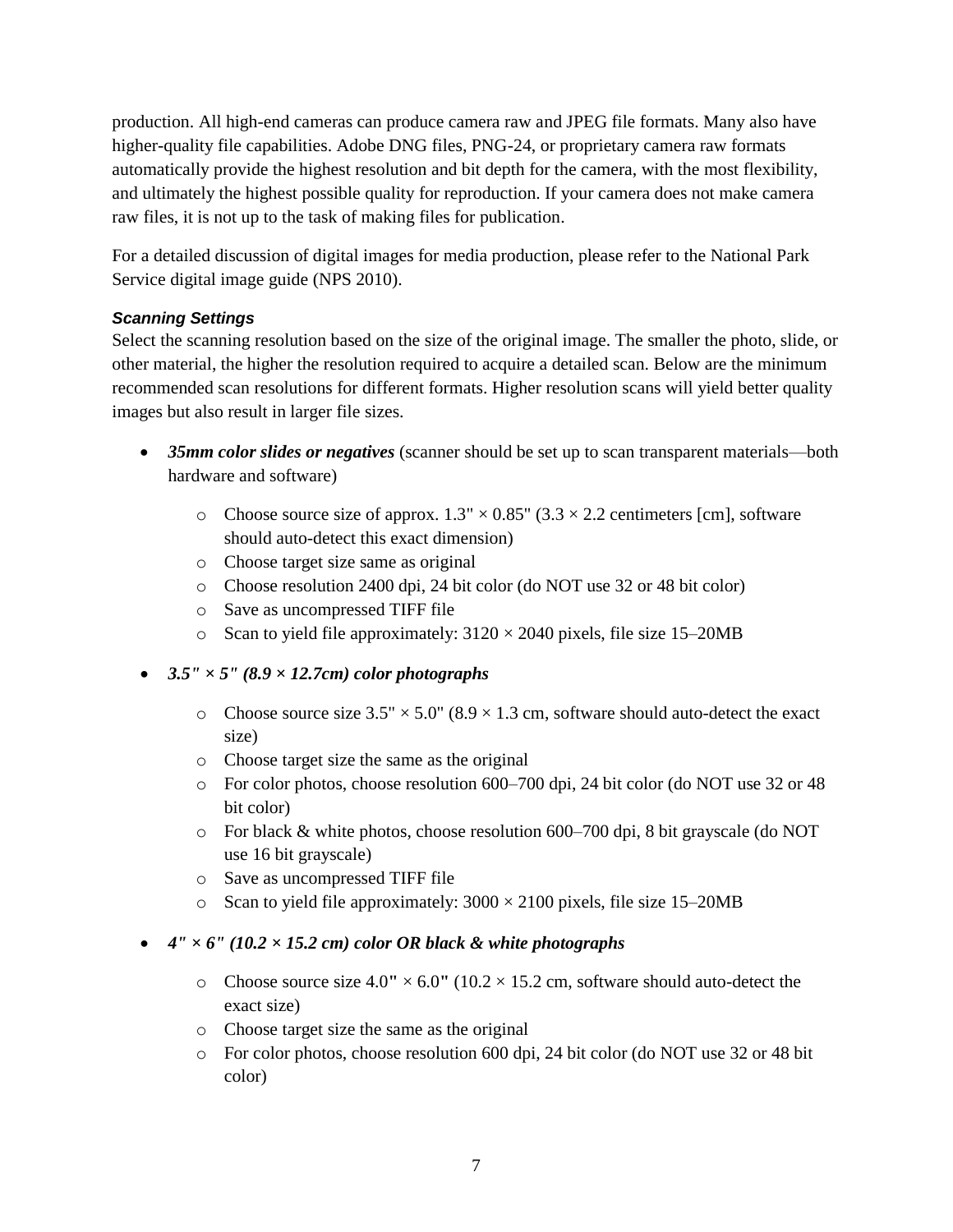- o For black & white photos, choose resolution 600 dpi, 8 bit grayscale (do NOT use 16 bit grayscale)
- o Save as uncompressed TIFF file
- o Scan to yield file approximately:  $3600 \times 2400$  pixels, file size 15–20MB

#### $5'' \times 7''$  (12.7  $\times$  17.8 cm) color OR black & white photographs

- o Choose source size  $5.0'' \times 7.0''$  (12.7  $\times$  17.8 cm, software should auto-detect the exact size)
- o Choose target size the same as the original
- o For color photos, choose resolution 600 (450 if controls allow it) dpi, 24 bit color (do NOT use 32 or 48 bit color)
- o For black & white photos, choose resolution 600 (450 if controls allow it) dpi, 8 bit grayscale (do NOT use 16 bit grayscale)
- o Save as uncompressed TIFF file
- $\circ$  Scan to yield file approximately: 4200  $\times$  3000 pixels, file size 20-25MB for color

#### $8'' \times 10''$  (20.3  $\times$  25.4 cm) color OR black & white photographs

- o Choose source size  $8.0'' \times 10.0''$  (20.3  $\times$  25.4 cm, software should auto-detect the exact size)
- o Choose target size the same as the original
- o For color photos, choose resolution 300 dpi, 24 bit color (do NOT use 32 or 48 bit color)
- o For black & white photos, choose resolution 300 dpi, 8 bit grayscale (do NOT use 16 bit grayscale)
- o Save as uncompressed TIFF file
- $\circ$  Scan to yield file approximately: 4200  $\times$  3000 pixels, file size 20–25MB for color

#### *8 1/2" × 11" (21.6 × 27.9 cm) typewritten/printed paper*

- o Scan at resolution 300 dpi or 400 dpi if the text has very small print
- o Save as uncompressed TIFF file

#### $9'' \times 9''$  (22.3  $\times$  22.3 cm) aerial photographs

- o If possible scan from a slide or transparency rather than a print
- o Scan at resolution 1200 dpi or as high as possible/feasible
- o Scan with sharpness set to extreme
- o Save as uncompressed TIFF file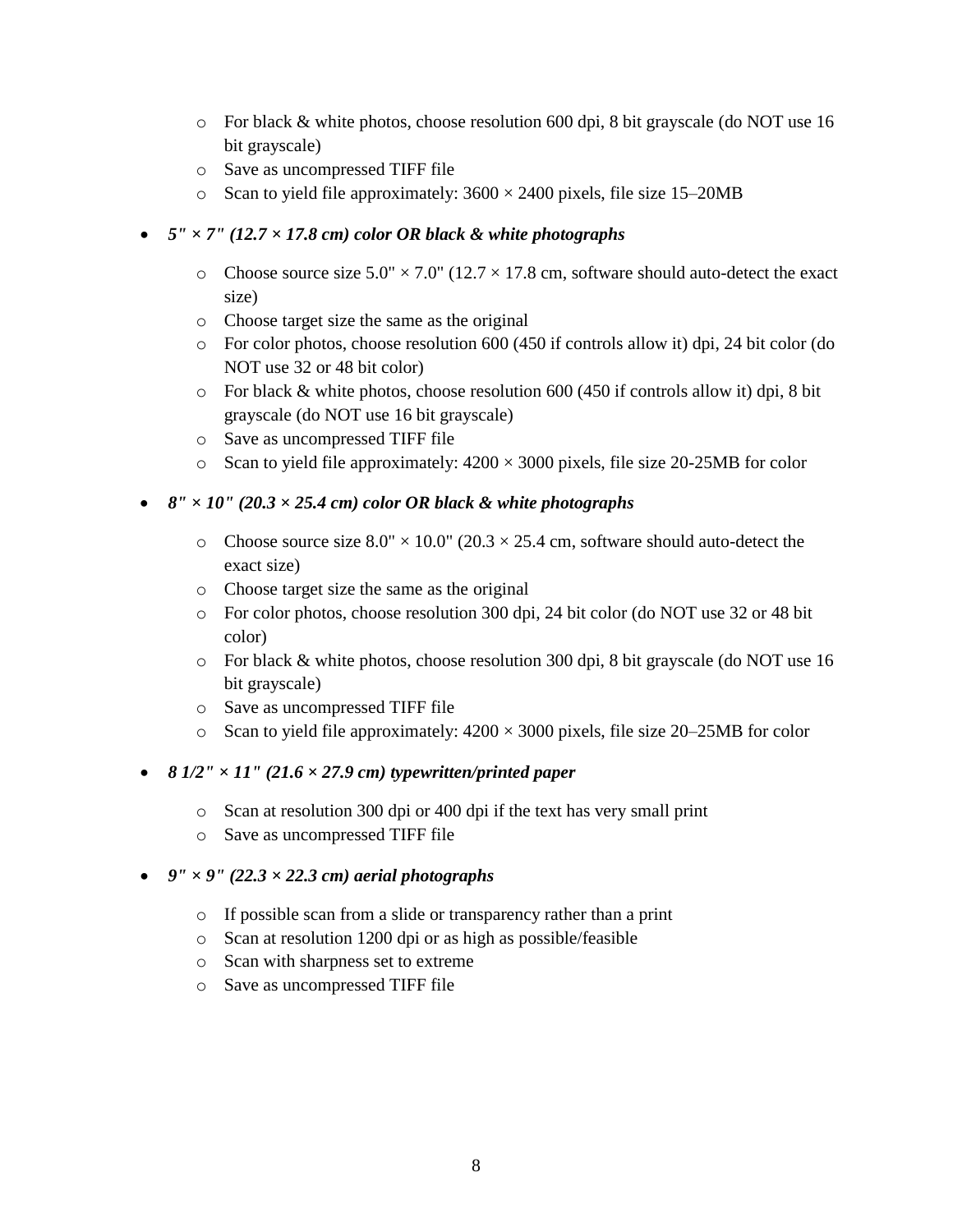#### **Organization**

This section outlines the recommended approach for organizing images, with particular emphasis on data images. Within a user's workspace on a networked drive, or other drive that is regularly backed up (NOT on your PC's hard drive), the following directory structure is recommended for storing images during the processing phase. If nothing else, it is important that image originals be maintained intact and stored separately from working/edited images to prevent accidentally "ruining" an image during editing and having no original to return to—or accidentally saving the only copy of an image to a lower resolution, rendering it no longer acceptable for other uses.

#### \Images

\Raw: image file downloaded directly from camera device storage. These photos are in unaltered form. They should be kept in a read-only directory folder.

\Working: images in process of renaming or editing. Renaming is a mandatory step; some files will be edited and renamed additional times. Renamed images are unedited images in otherwise original form, with only the file name changed. Edited images have been altered in some way and are no longer in original form. The last requirement during the processing stage is to document each image file.

\Final: images which have been fully processed and documented. These images can then be moved to the protocol-specific directory structure.

#### *Raw Photos*

As part of post-field data entry, each protocol team should download raw, unaltered photos in a  $\Raw$ image folder. Preserve raw photo files as is. After downloading or scanning images to the \Raw directory, set this directory to "read-only" permissions to prevent inadvertent edits. It is desirable to import images from the original source device as file formats that entail only "lossless" compression (such as PNG). If files imported from a device are in a lossless compression file format, move copies of raw images to clearly named working folders for review and editing (e.g. \Working). If the source device exports files to only "lossy" file formats (such as JPEG), then instead of creating a copy from the \Raw folder for working files, a second original set of the same files should be imported directly to the \Working folder. As part of the working process, once all raw photos have been re-named in otherwise original form and double-checked by the protocol lead as part of data quality control, the original raw files in the \Raw folder may be deleted.

#### *Working Images*

Images need to be processed before they are ready to be stored long-term or used. Images actively processed are "working images" and should be stored within a user's image directory on a networked drive; do NOT store and process your images on your PC's hard drive. All raw image files will be reviewed during this process. Some of these images will not be useful due to improper exposure, or alternatively they may be "bad" versions of better images taken to document the same data need. Any "bad" image should be deleted. All other images should be renamed in their otherwise original form.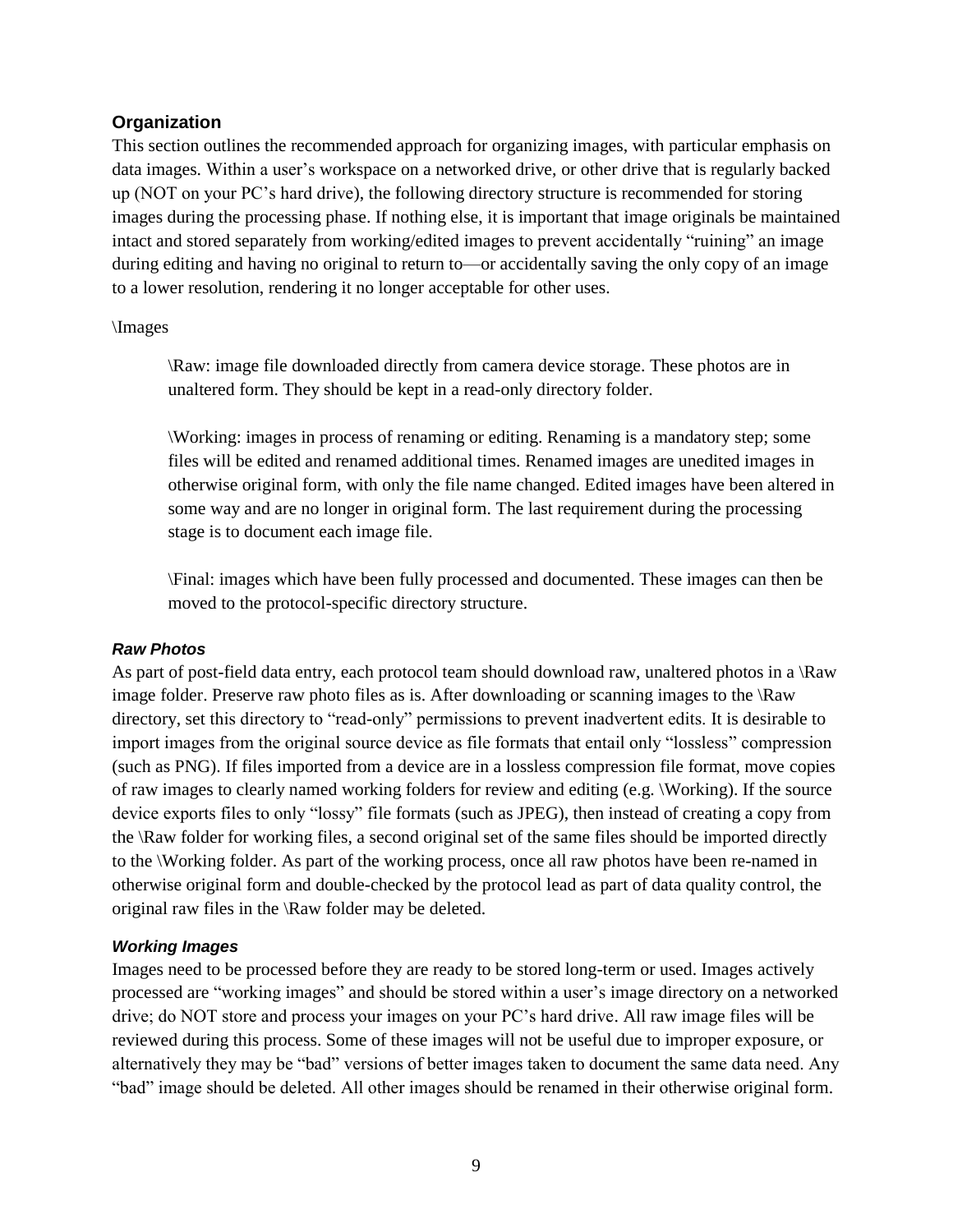These are "renamed" images. Renamed data images should be kept in the appropriate protocolspecific image or image directory. Saving image files to a new file format (if converting from JPEG to PNG for example) will also occur in this step. In some cases, renamed images may require editing to make them useful for specific purposes. They may be edited by cropping the image or altering the image resolution from the original state. These are "edited" images. Edited images must be denoted as such within the file name to differentiate them from the renamed original file. All renamed and edited images must then be documented. Once appropriate file property information or "image metadata" is applied to each image file, the images are then fully documented and are considered Final.

#### *Final Images*

Once all working images have been finalized by being fully processed, including appropriate documentation, and double-checked by the protocol lead as part of data quality control, the working files may be deleted.

#### *Data Images*

Images taken as part of a protocol's data collection procedure are data that need to be organized, documented, and preserved in conjunction with all other protocol data. Protocol data images should be organized and contained within the protocol data structure and supported by detailed standard operating procedures that define how and where images are to be downloaded, edited, and rolled up into final folder locations.

It is recommended images not be stored or embedded directly within a database; instead links or directory pathways to data images can be stored in the database, as appropriate. Data images should also be packaged and stored in the IRMA Data Store to accompany the corresponding snapshot of the network's data and made available to NPS staff, partners, and the public with the appropriate level of permissions for data access.

#### **Image Processing Steps**

#### *Renaming Images*

When dealing with hundreds of images, such as in the case of data images, descriptive naming is neither practical nor useful and image file names should be batch renamed without unnecessary descriptive components. **In all cases, image names should not use spaces or special characters.**  The following section provides the SECN image naming standards for data images and nondata images.

Data Images:

All protocol data images should follow the convention described here when being named.

## PARK\_YYYYMMDD\_ProtocolIdentifier\_###

**PARK**—Four character park code of where picture or file was taken or created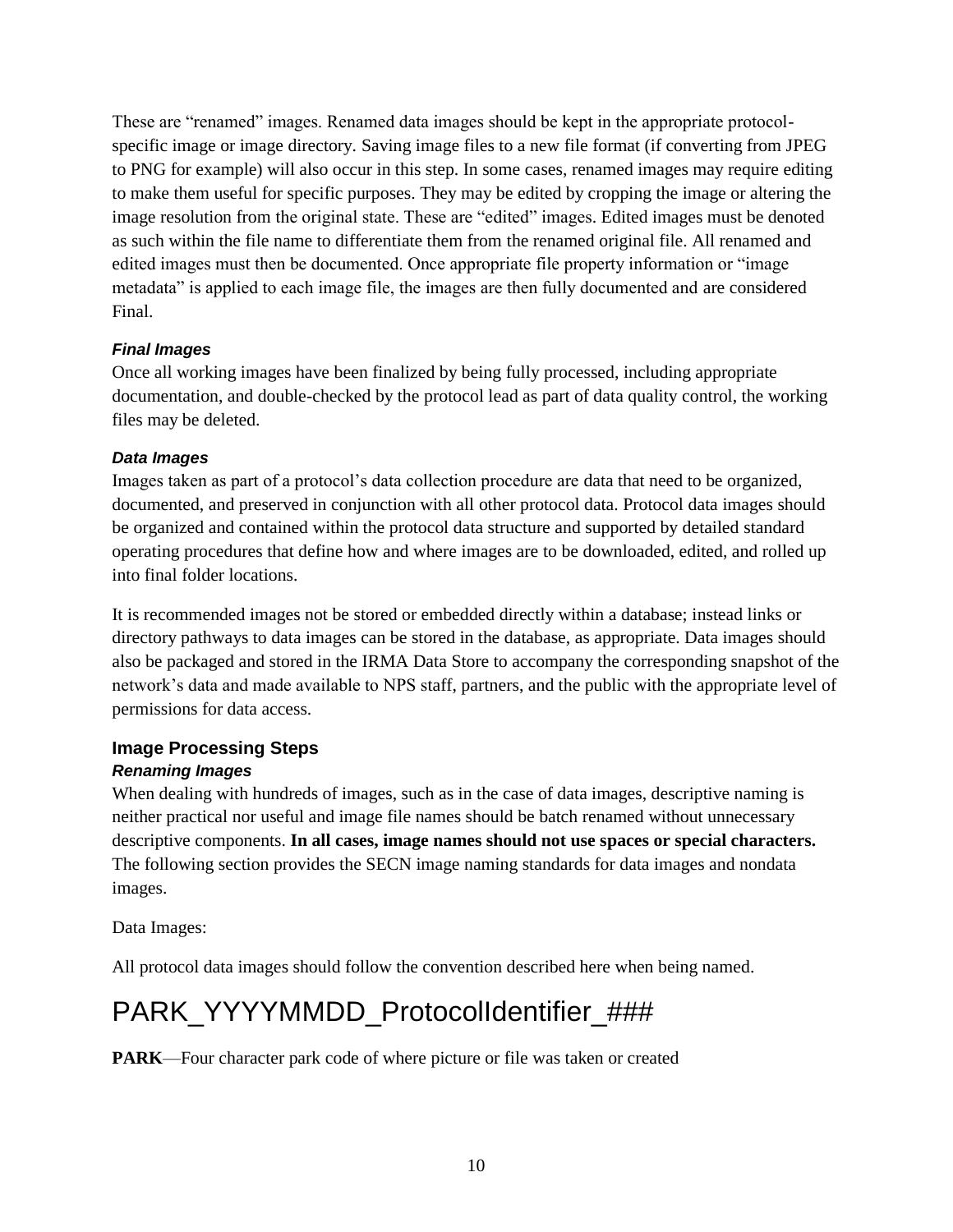**YYYYMMDD**—Date image was taken or image was created in year, month, day, format. The date must be eight characters long.

**Protocol Identifier**—refers to each protocol's system of uniquely identifying the subject of the image. This will usually be a sampling location, site or station code. For example, a protocol identifier for the stream channel monitoring protocol might be CHAT001T3Up, with CHAT001 being the site code, T3 being the transect code, and Up denoting an upstream direction. This file name element should not exceed 15 characters.

**###**—when necessary to ensure unique file names, a three digit sequential number used at the end of the file name. Restart at 001 at the beginning of each day.

\*\*Important: If an image contains sensitive information, either as image data or as file property information, it is recommended to add an additional suffix "SENSITIVE" in caps following the last file name element (###).

General (non-data) Images:

All non-data images should follow the convention described here when being named.

## PARK\_YYYYMMDD\_BriefTitle\_###

**PARK**—four character park code of where picture or file was taken or created

**YYYYMMDD**—date image was taken or GPS file was created in year, month, day format. The date must be eight characters long.

**BriefTitle**—a very short title, up to 15 characters long.

###—when necessary to ensure unique file names, a three digit sequential number used at the end of the file name. Restart at 001 at the beginning of each day.

\*\*Important: If an image contains sensitive information, either as image data or as file property information, it is recommended to add an additional suffix "SENSITIVE" in caps following the last file name element (###).

#### *Editing*

At a minimum, library images should be edited as follows:

- Rotate images to portrait or landscape, as appropriate.
- Rotate images to make the horizon level.
- Remove "red eye" from images of people.
- Crop images to remove edge areas that grossly distract from the subject.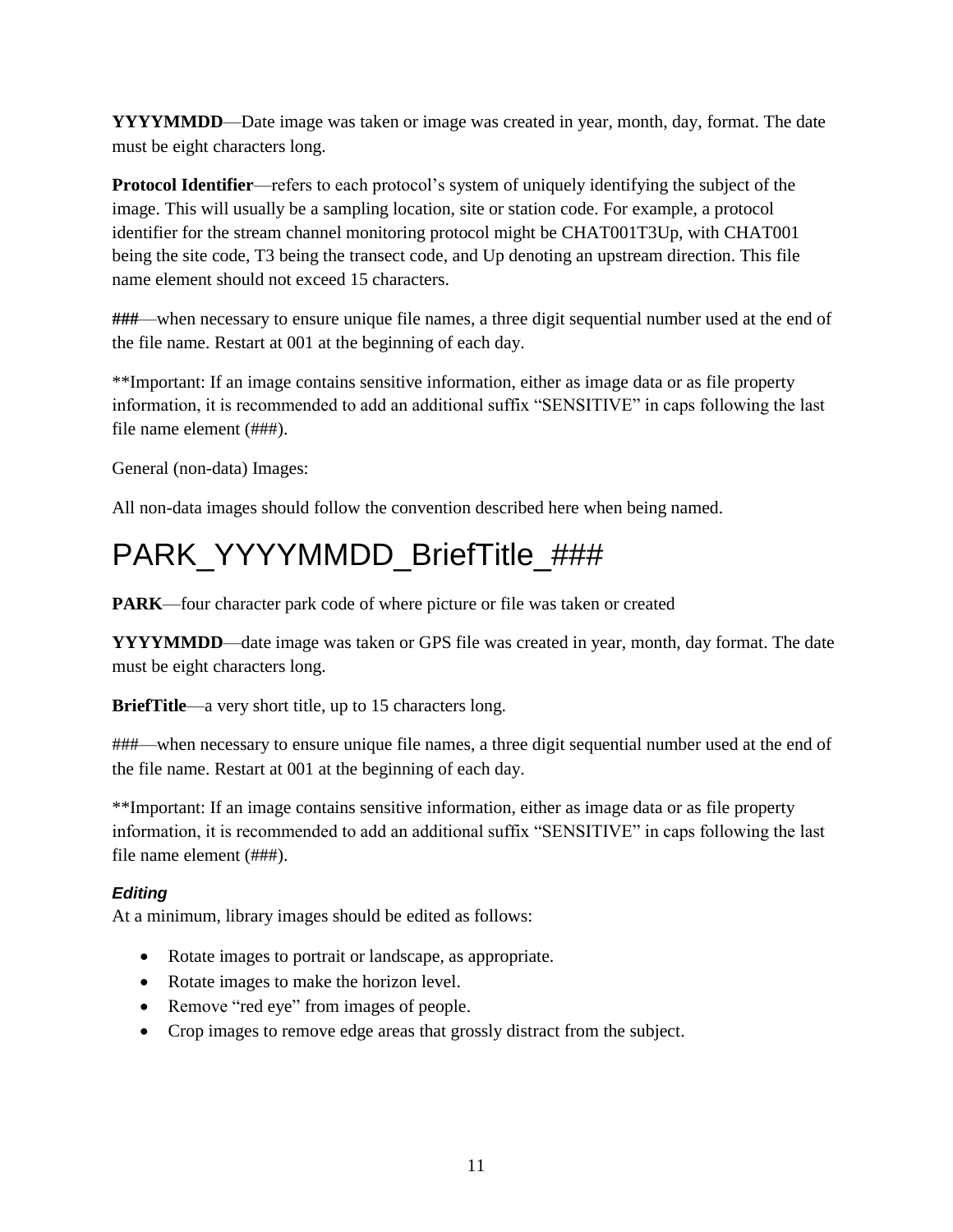Large groups of photos acquired under sub-optimal exposure or lighting can be batch processed to enhance contrast or brightness. Batch processing can also be used to resize groups of photos for use on the web.

#### **Image Documentation and Cataloging**

Images must be documented and cataloged. Documentation, or metadata, provides the minimum information a user will need for appropriate use of the photo. Cataloging provides a collective means for searching, finding, and retrieving photos.

#### *SECN Image Metadata*

The National Park Service digital photo metadata standard specifies seven mandatory metadata elements (NPS 2006). These are intended to be the minimum elements required to discover, interpret and manage images. While this standard is a helpful guide, there is currently no known image viewing or editing software that fully meets the NPS standard. The Southeast Coast Network utilizes the mandatory elements from the NPS standards, where those elements are applicable.

Image metadata should be stored along with the image file itself in the file properties, (or "file header") wherever possible. Not every image viewer will display the full suite of image metadata that that can be included. In general, Adobe Photoshop software is capable of displaying the widest variety of image metadata standards in existence, but performs slowly and requires every user to possess a license. As databases are built, image metadata tables can be constructed to provide functionality that would accommodate the full suite of NPS mandatory fields beyond what an image header allows. While this is not ideal because the full suite of metadata would not be traveling with the image itself, it is the only known way to record the full suite of image metadata. The below list represents a balance of minimum required image metadata to ensure image files are usable over time.

#### ALL IMAGES SHOULD INCLUDE:

Date Created—date image was created.

Title—a shorthand reference for the image or "photograph" - primarily for identification. The title of an image should be a short, human-readable name.

Author—the first and last names of the person who created the image or took the photo. If it is not appropriate to add the name of the author or photographer (for example, the identity needs to be protected) use a company or organization name. Once saved, this field should not be changed.

Subject—one word or compound word that helps to group images into primary categories.

Keywords (also known as tags)—Describes topics or themes of the content of the image; used to express greater detail on the subject of the image; may be free text and do not come from a controlled vocabulary; may be topics, proper names of places, events, places, or visual descriptions of the image. The keyword primarily describes a theme or topic used to facilitate discovery (searching) and classification of the image.

Park Code—four letter park acronym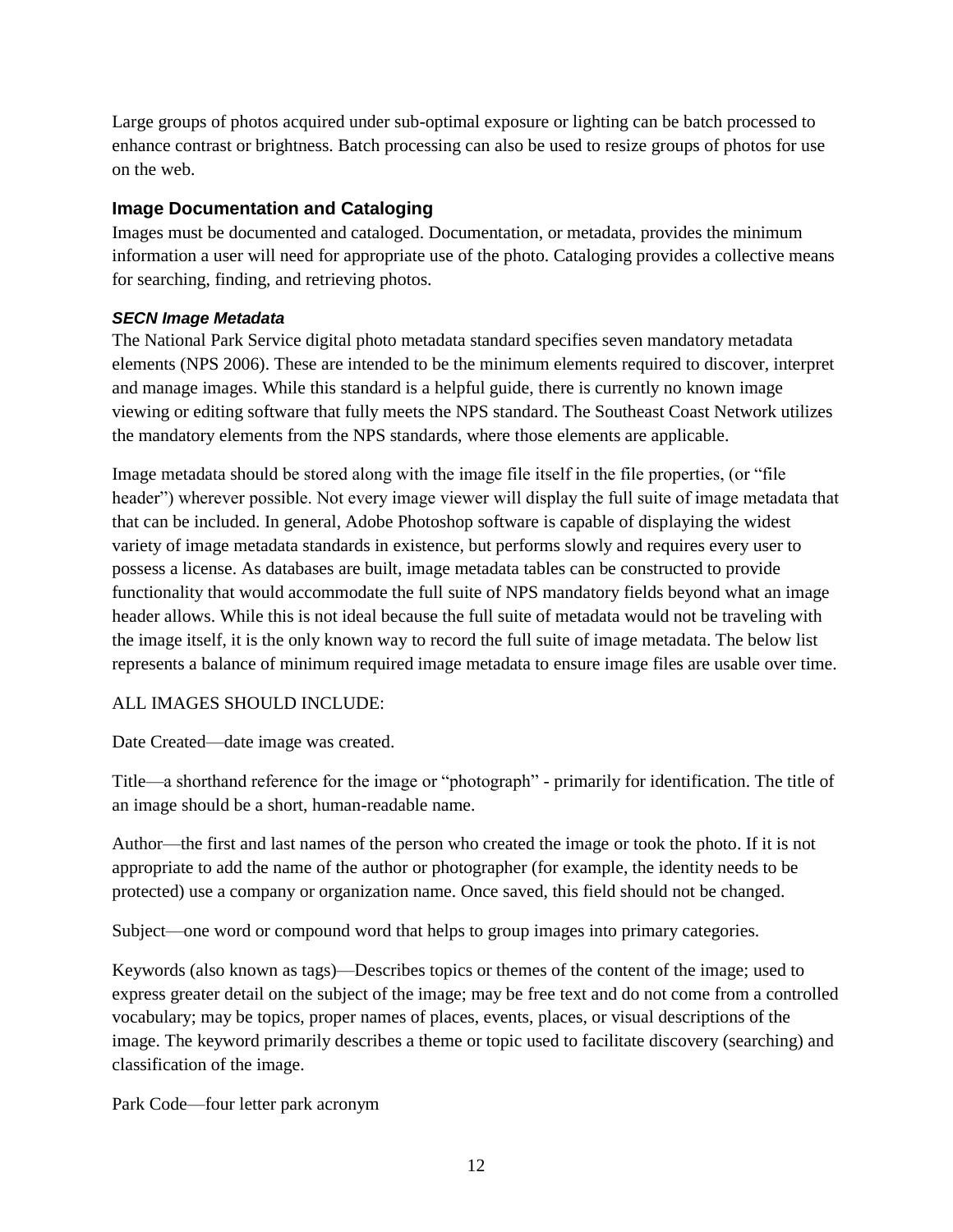Comments—relevant notes pertaining to the image, including summary of image contents and significance.

Access Constraints–identifies whether access is restricted or image is publically available. This is indicates sensitive or non-sensitive image status.

Contact Info

DATA IMAGES SHOULD ALSO INCLUDE:

Coordinate X (GPS longitude)

Coordinate Y (GPS latitude)

Protocol citation

#### **Long-Term Storage Considerations**

The amount of server space required to house digital photos has grown extensively over time. The current annual estimate of disk space required to house SECN long-term monitoring protocol photos is thirty-four gigabytes (GB) (four GB for water protocols; two GB for amphibian, bird, and vegetation monitoring; and twenty-eight GB for saltmarsh monitoring). This does not include the vegetation mapping inventory project, estimated to require 175–200 GB drive space for images. In addition, storage requirements are likely to increase over time, due to the increase in file size as the network upgrades camera equipment and as all SECN vital signs monitoring protocols become operational. In order to maintain adequate storage space over time:

- Raw photos can be deleted after they have been reviewed, with "bad" images culled, and all remaining images renamed in otherwise original format.
- Ideally, all images will be processed immediately upon return to the office from the field in the same manner as all other data are processed.
- Final images should be filed according to the protocol-specific procedures in the appropriate SECN file server location. Files stored in this location are automatically backed-up on the SECN server back-up schedule.
- One copy of final images for each protocol may be stored on external media annually as an additional, informal back-up archive.
- A copy of final data images should be packaged and posted to the appropriate NPS data repositories (e.g., IRMA) so that they remain accessible beyond the network, as well as properly secured and backed up.
	- o As a step in annual data reporting, ensure all image processing and documentation from the period of record was performed appropriately. Package protocol images for posting to IRMA (or other NPS repository).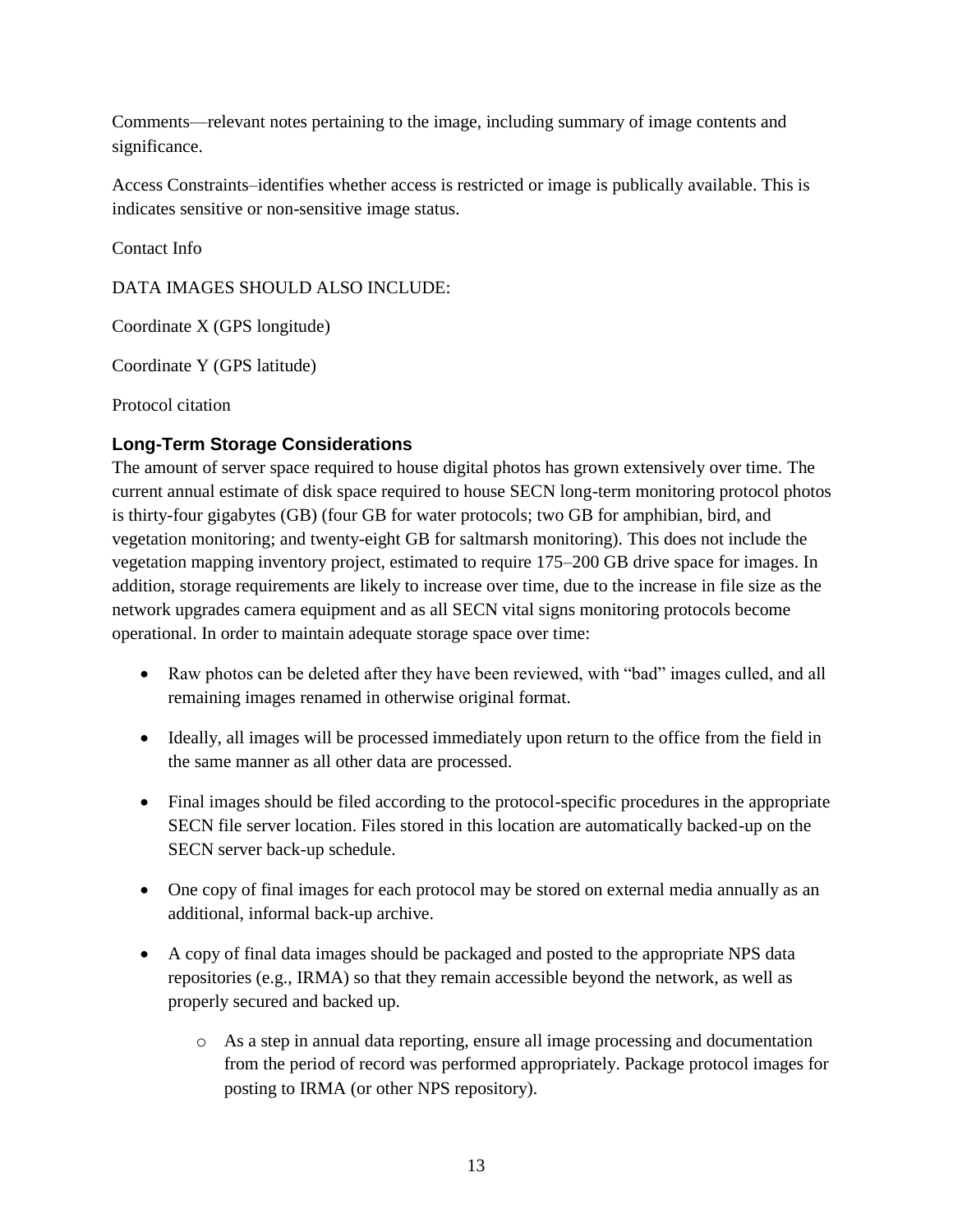- o Images will likely be packaged by park and by field season in order to keep download sizes reasonable. Files should be zipped together for the maximum download speeds.
- o Unless otherwise specified, if and when a new repository is identified, create a record in IRMA for the image collection, complete with mandatory metadata elements. Upload the zip file of images to the IRMA record as a holding. If the file is too large for reasonable upload speeds, the files may be sent to the Inventory  $\&$  Monitoring Division point of contact to attach the images to the appropriate records. Remember: do NOT post sensitive images in IRMA without restricting access to specific individuals.
- o Link the image record to the protocol, the annual data summary report, and the data records, through "collections" in IRMA.
- o Retain the final images on the SECN server. Do not delete them from the server once they have been posted to IRMA. Download speeds from IRMA can be problematic and requests for these images may come to the network directly in the future if an IRMA user is unable to download them.
- Every five years, image data on the local file server, IRMA Data Store, and informal back-up archives should be checked to ensure files are still accessible and readable. At this time, determine if the files need to be migrated to a newer format to avoid obsolescence. In addition, move the archive to new media at the first sign of wear.

#### **Publication Considerations**

#### *Property and Use*

All photos and images collected with the NPS funds and staff time are property of the National Park Service. Contractors collecting or using images as part of their project should provide copies of any photos or images, both original and edited, preferably high resolution, to the NPS project manager. Similarly, partners and volunteers must also be made aware that any photos or images they collect while working with the National Park Service are public record and must be stored on the SECN system. Photographs taken at parks or as part of SECN enabled-work or travel may not be used as proprietary images and may not be entered into formal contests for monetary gain.

When using a photo for publication, provide credit to the photographer where possible. This is usually written on the right side of the image or at the bottom in a smaller font size (e.g., san serif) rather than as text in the document. For any image in which the photographer cannot be identified, "National Park Service" should be credited.

#### *Photos of People and Rights to Privacy*

- NPS employees wearing uniform in images must be fully dressed in a correct uniform.
- All individuals in photos should be wearing personal protective equipment (PPE) appropriate to the situation.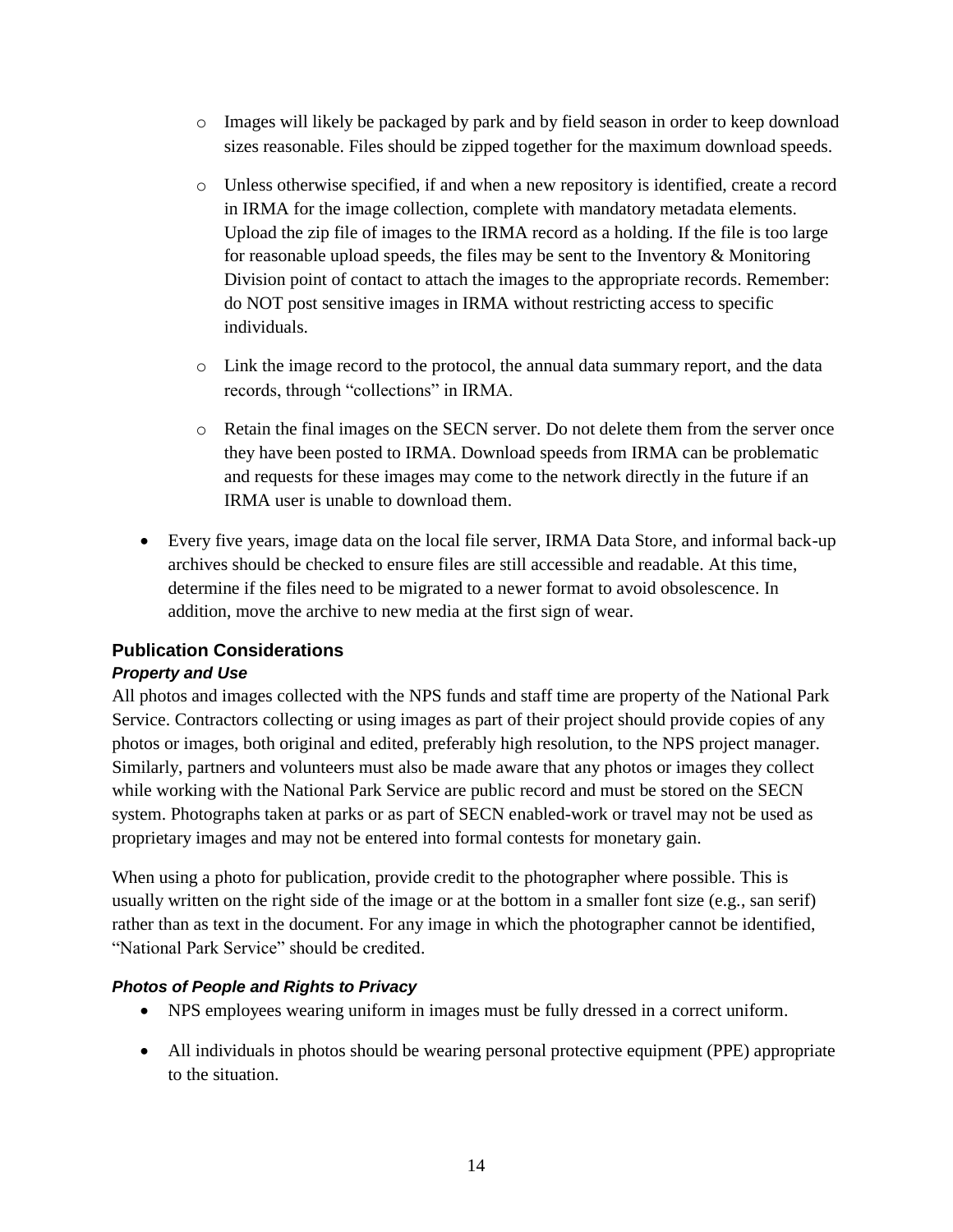- NPS staff, volunteers, and partners should positively reflect the NPS in their behavior, expressions, and appearance.
- As a general rule, all NPS employees and volunteers have given the National Park Service rights to use their personal image or copies of images they took during work time and/or when using any government equipment. Therefore, you do not technically need permission from an NPS employee or volunteer in order to use an image of that person performing their job, or to use an image that person took.
- **Release forms must be obtained from the public or other individuals whose release rights are not included in NPS policy or contracts.** In the case of juveniles, the release must be signed by a parent.